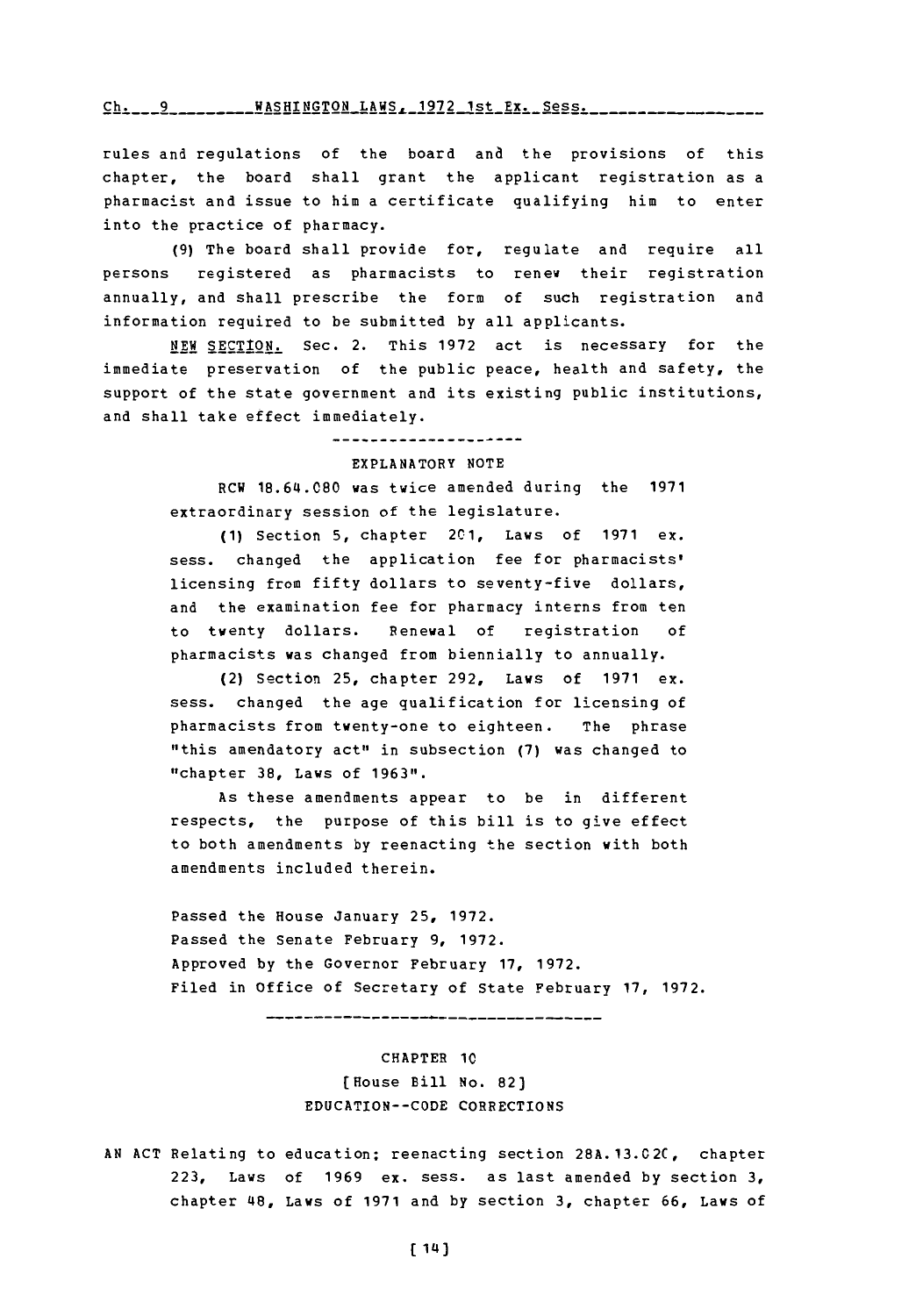#### WASHINGTON\_LAWS, 1972 1st Ex. Sess. Ch. 10

**1971** ex. sess. and RCW **28A.13.020;** reenacting section **28A.27.010,** chapter **223,** Laws of **1969** ex. sess. as last amended **by** section **1,** chapter **51,** Laws of **1971** ex. sess. and **by** section 2, chapter **215,** Laws of **1971** ex. sess. and RCW **28A.27.010;** reenacting section **28A.58.1OC,** chapter **223,** Laws of **1969** ex. sess. as'last amended **by** section **28,** chapter 48, Laws of **1971** and **by** section **1,** chapter **203,** Laws of **1971** ex. sess. and RCW **28A.58.10C;** and declaring an emergency.

BE IT **ENACTED** BY THE LEGISLATURE OF THE **STATE** OF **WASHINGTON:**

Section **1.** Section **28A.13.020,** chapter **223,** Laws of **1969** ex. mess, as last amended **by** section **3,** chapter 48, Laws of **1971** and **by** section **3,** chapter **66,** Laws of **1971** ex. sess. and RCW **28A.13.020** are each reenacted to read as follows:

The superintendent of public instruction shall appoint an administrative officer of the division. The administrative officer, under the direction of the superintendent of public instruction, shall coordinate and supervise the program of special education for all handicapped children in the school districts of the state. He shall cooperate with the intermediate school district superintendents and local school district superintendents and with all other interested school officials in ensuring that all school districts provide an appropriate educational opportunity for all handicapped children and shall cooperate with the state secretary of social and health services and with county and regional officers on cases where medical examination or other attention is needed.

Sec. 2. Section **28A.27.010,** chapter **223,** Laws of **1969** ex. mess, as last amended **by** section **1,** chapter **51,** Laws of **1971** ex. sess. and by section 2, chapter 215, Laws of 1971 ex. sess. and RCW **28A.27.C1',** are each reenacted to read as follows:

**All** parents, guardians and other persons in this state having custody of any child eight years of age and under fifteen years of age, or of any child fifteen years of age and under eighteen years of age not regularly and lawfully engaged in some useful and remunerative occupation or attending a residential school operated **by** the division of institutions of the department of social and health services or attending part time school in accordance with the provisions of chapter **28A.28** RCW or excused from school attendance thereunder, shall cause such child to attend the public school of the district in which the child resides for the full time when such school may be in session or to attend a private school for the same time, unless the school district superintendent of the district in which the child resides shall have excused such child from such attendance because the child is physically or mentally unable to attend school or has already attained a reasonable proficiency in the branches required **by** law to be taught in the first nine grades of the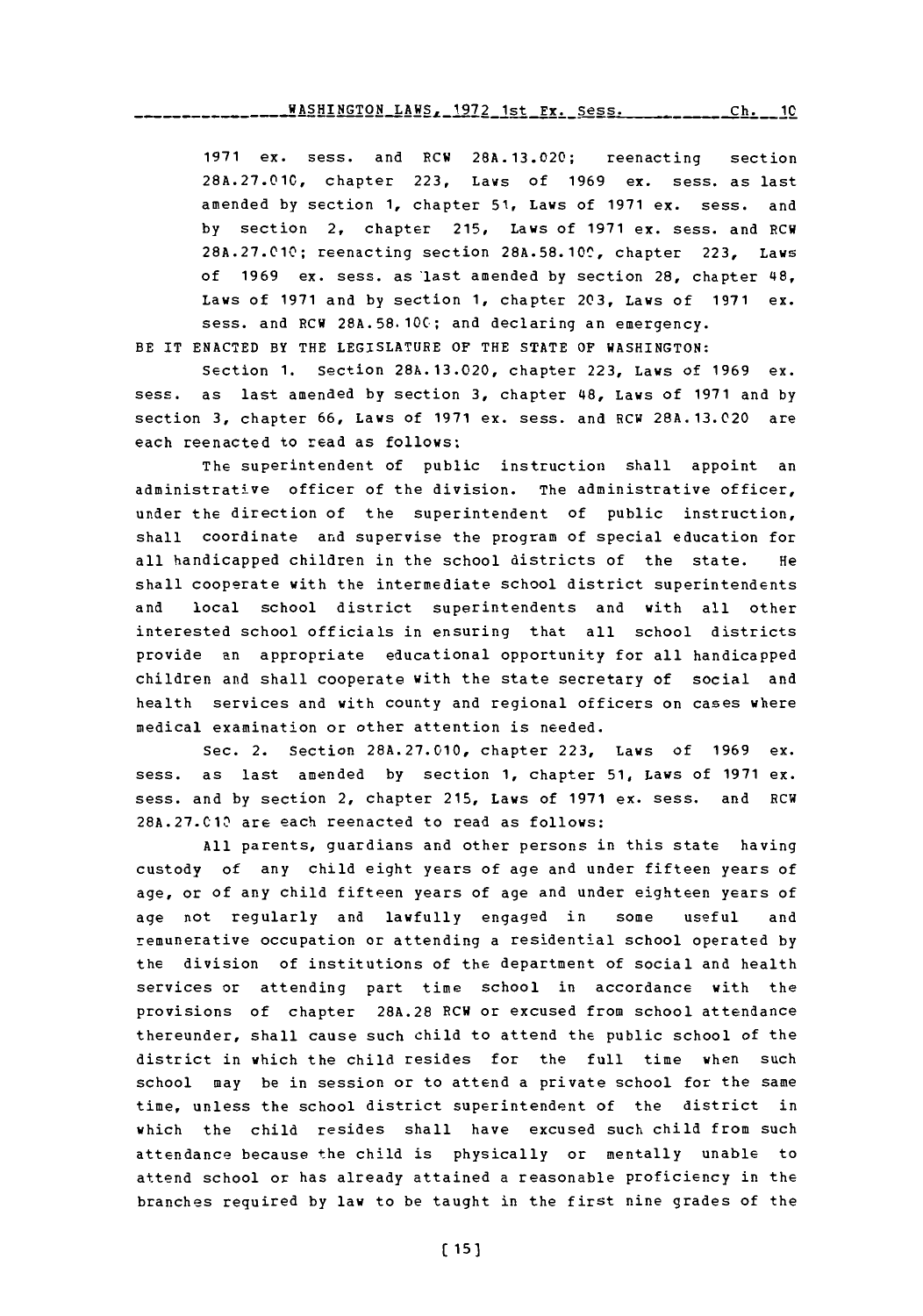## $Ch. 12$  \_\_\_\_\_\_\_\_\_ WASHINGTON LAWS. 1972 1st **Ex. Sess.** \_\_\_\_\_\_\_\_

public schools of this state. Proof of absence from any public or approved private and/or parochial school shall be prima facie evidence of a violation of this section. An approved private and/or parochial school for the purposes of this section shall be one approved under regulations established **by** the state board **of** education pursuant to  $RCW 28A.C4.120$  as now or hereafter amended.

Sec. **3.** Section **28A.58. 100,** chapter **223,** Laws of **1969** ex. sess. as last amended **by** section **28,** chapter 48 Laws of **1971** and **by** section **1,** chapter **203,** Laws of **1971** ex. sess. and RCW **28A.58.10C** are each reenacted to read as follows:

Every board of directors, unless otherwise specially provided **by** law, shall:

**(1)** Employ for not more than one year, and for sufficient cause discharge all certificiated and noncertificated employees, and fix, alter, allow and order paid their salaries and compensation;

(2) Adopt written policies granting leaves to persons under contracts of employment with the school district **(s)** in positions requiring either certification or noncertification qualifications, including but not limited to leaves for attendance at official or private institutes and conferences and sabbatical leaves for employees in positions requiring certification qualification, and leaves for illness, injury, bereavement and, emergencies for both certificated and noncertificated employees, and with such compensation as the board of directors prescribe: PROVIDED, That the board of directors shall adopt written policies granting to such persons annual leave with compensation for illness, injury and emergencies as follows:

(a) For such persons under contract with the school district for a full year, at least ten days;

**(b)** For such persons under contract with the school district as part time employees, at least that portion of ten days as the total number of days contracted for bears to one hundred eighty days;

(c) Compensation for leave for illness or injury actually taken shall be the same as the compensation such person would have received had such person not taken the leave provided in this proviso;

**(d)** Leave provided in this proviso not taken shall accumulate from year to year up to a maximum of one hundred eighty days, and such accumulated time may be taken at any time during the school year;

(e) Sick leave heretofore accumulated under section **1,** chapter **195,** Laws of **1959** (former RCW **28.58.430)** and sick leave accumulated under administrative practice of school districts prior to the effective date of section **1,** chapter **195,** Laws of **1959** (former RCW **28.58.4l3C)** is hereby declared valid, and shall be added to leave for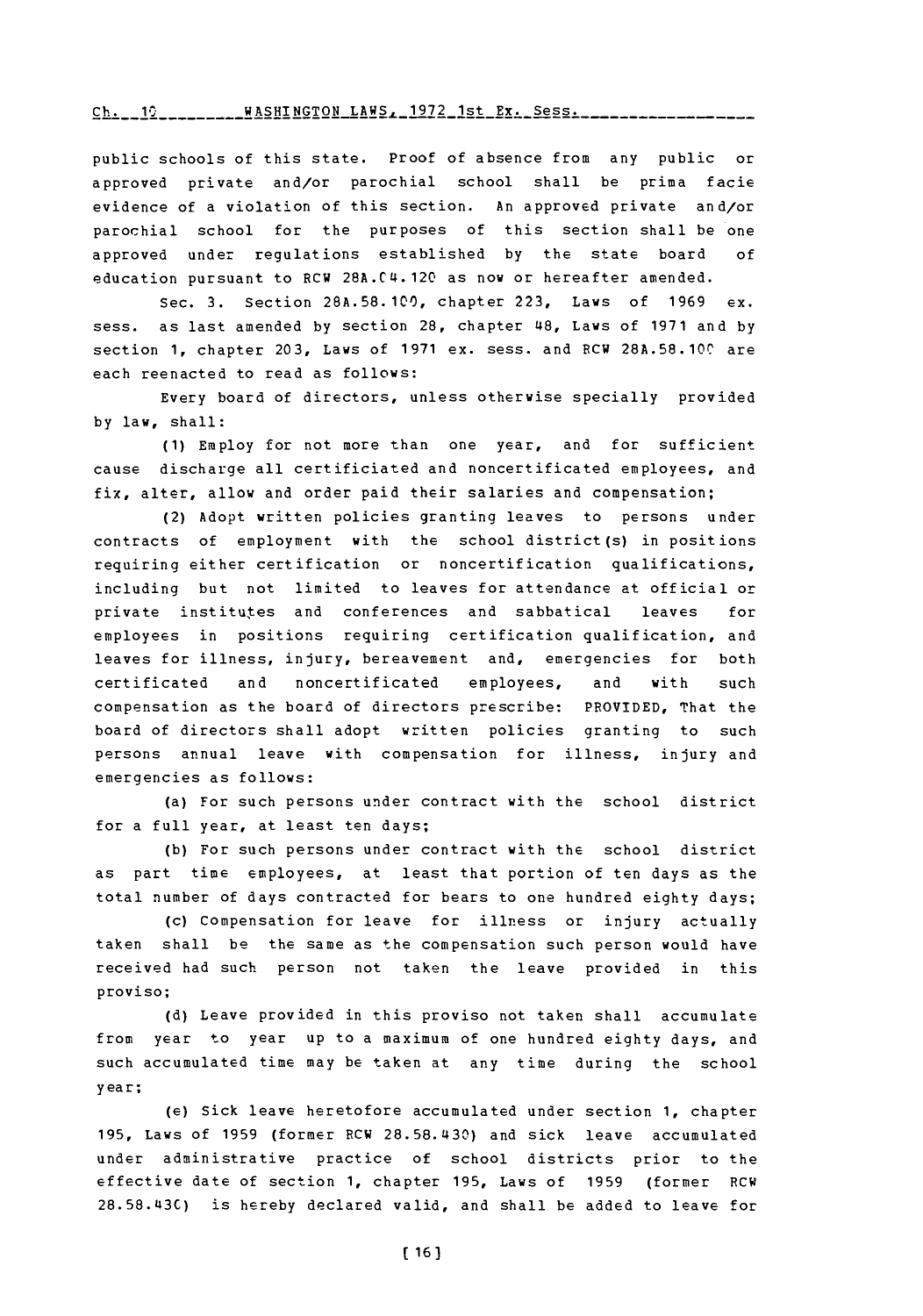illness or injury accumulated under this proviso:

**(f)** Accumulated leave under this proviso not takern at the time such person retires or ceases to be employed in the public schools shall not be compensable except in the following manner: Any leave for injury or illness accumulated up to a maximum of forty-five days shall be creditable as service rendered for the purpose of determining the time at which an employee is eligible to retire;

**(g)** Accumulated leave under this proviso shall be transferred to and from one district to another, the office of superintendent of public instruction and offices of intermediate schocl district superintendents and boards of education, to and from such districts and such offices;

**(kJ** Leave accumulated **by** a person in a district prior t3 leaving said district may, under rules and regulations of the board, be granted to such person when he returns to the employment of the district.

When any teacher or other certificated employee leaves one school district within the state and commences employment with another school district within the state, he shall retain the same seniority, leave benefits and other benefits that he had in his previons position. If the school. district to which the person transfers has a different system for computing seniority, leave benefits, and other benefits, then the employee shall be granted the sams seniority, leave benefits and other benefits as **a** person in that district who has similar occupational status and total years **of** service.

**NEW** SECTION. Sec. 4.\* This **1972** act is necessary for the immediate preservation of the public peace, health and safety, the support of the state government and its existing public institutions, and shall take effect immediately.

#### **+--------------------**

#### EXPLANATORY **NOTE**

Section **1.** Section **28A.13.020** was amended during the **1971** legislative sassion and again amended during the **1971** extraordinary session, each without zeference to the other.

**(1)** Section **3,** chapter 4\$8, Laws of **1971** changed "county and intermediate district superintendents of schools" to "the intermediate **school** district superintendents".

(2) Section **3,** chapter **66,** Laws of **1971** ex. sess.: (a) changed "such division" to "the division" in the first sentence; **(b)** provided that the administrative officer "under the direction of the superintendent of public instruction" shall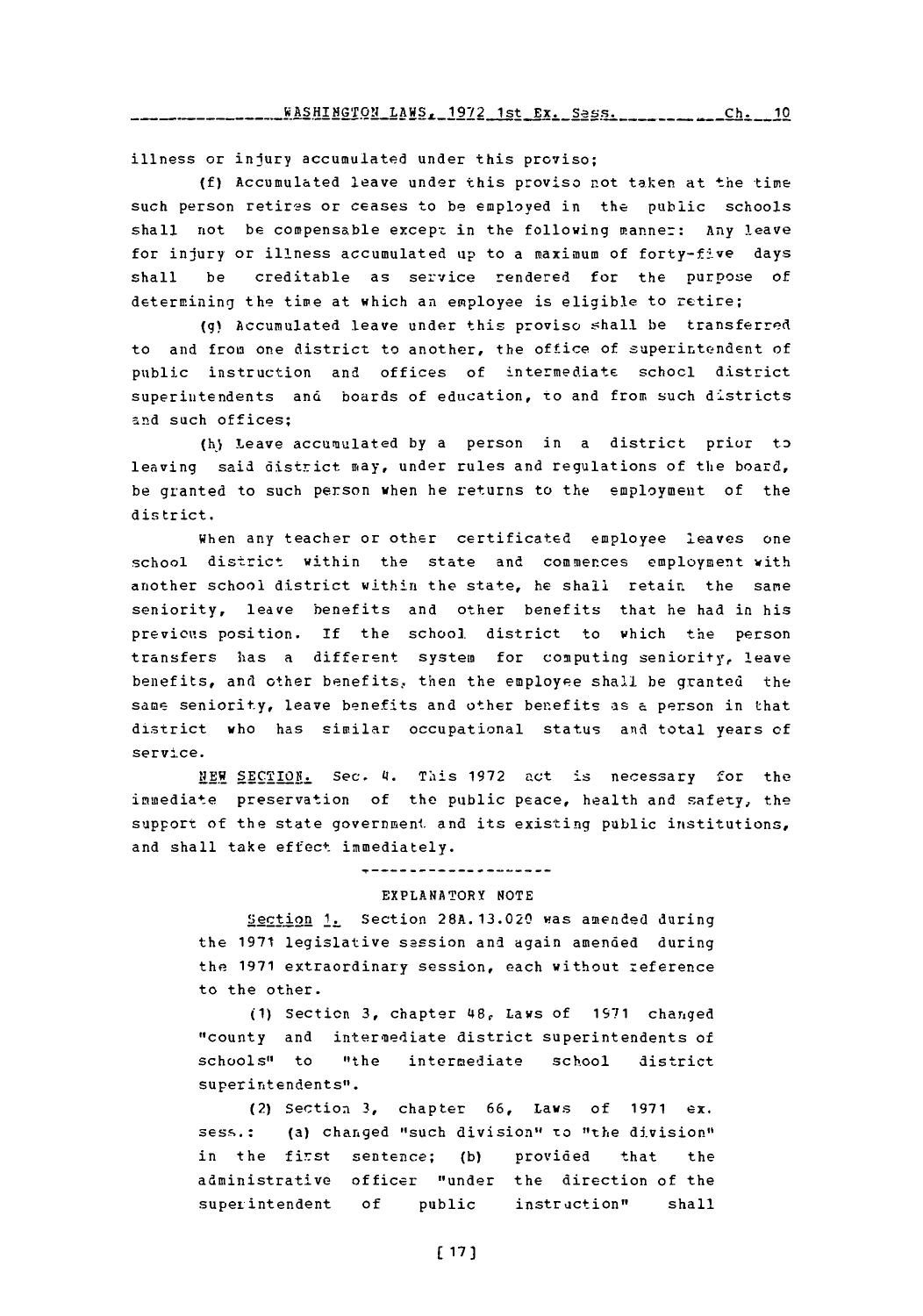# Ch. 10 WASHTN~TON LAWS. 1972 1st **Sy.** Sess. **Ch. 16** WASHTNrTON **T.AWI- 1979** 1-qt **Py-**

coordinate....the program of special education (instead of aid) for "all" handicapped children; (c) changed "county and intermediate district superintendents of schools" to "intermediate school district superintendents and local school district superintendents"; **(d)** changed the phrase "the conduct of the program" to "ensuring that all school districts provide an appropriate educational opportunity for all handicapped children"; (e) changed "director **of** health" to "secretary of social and health services"; **(f)** changed "regional health officers" to "regional officers"; and **(g)** added the word "other" to the phrase "medical examination or other attention".

Sec. 2. RCU **28A.27.010** was twice amended during the **1971** extraordinary legislative session, each without reference to the other.

**(1)** Section **1,** chapter **51,** Laws of **1971** ex. sess. added I"or attending a residential school operated **by** the division of institutions of the department of social and health services" to the exceptions from compulsory school attendance.

(2) Section 2, chapter **215,** Laws of **1971** ex. sess. changed "public or private school" to "approved private and/or parochial school"; and also defined "approved private and/or parochial schools" as "approved under regulations established **by** the state board of education pursuant to RCW 28A.04.120 as now or hereafter amended".

Sec. **3.** ECU **28A.58.100** was amended during the **1971** regular session and again in the **1971** extraordinary session, each without reference to the other.

**(1)** Section **28,** chapter 4~8, Laws of **1971** changed "county and intermediate district superintendents" to "intermediate school district superintendents" in subsection (2) **(g).**

(2) Section **1,** chapter **203,** Laws of **1971** ex. sess.: (a) added "and emergencies" to subsection **(1)** in reference to annual leave with compensation; **(b)** in subsection **(2) (f)** which provides accumulated leave is not compensable upon retirement, the following exception was added: "except in the following manner: Any leave for injury or illness accumulated up to a maximum of forty-five days shall be creditable as service rendered for the purpose of determining the